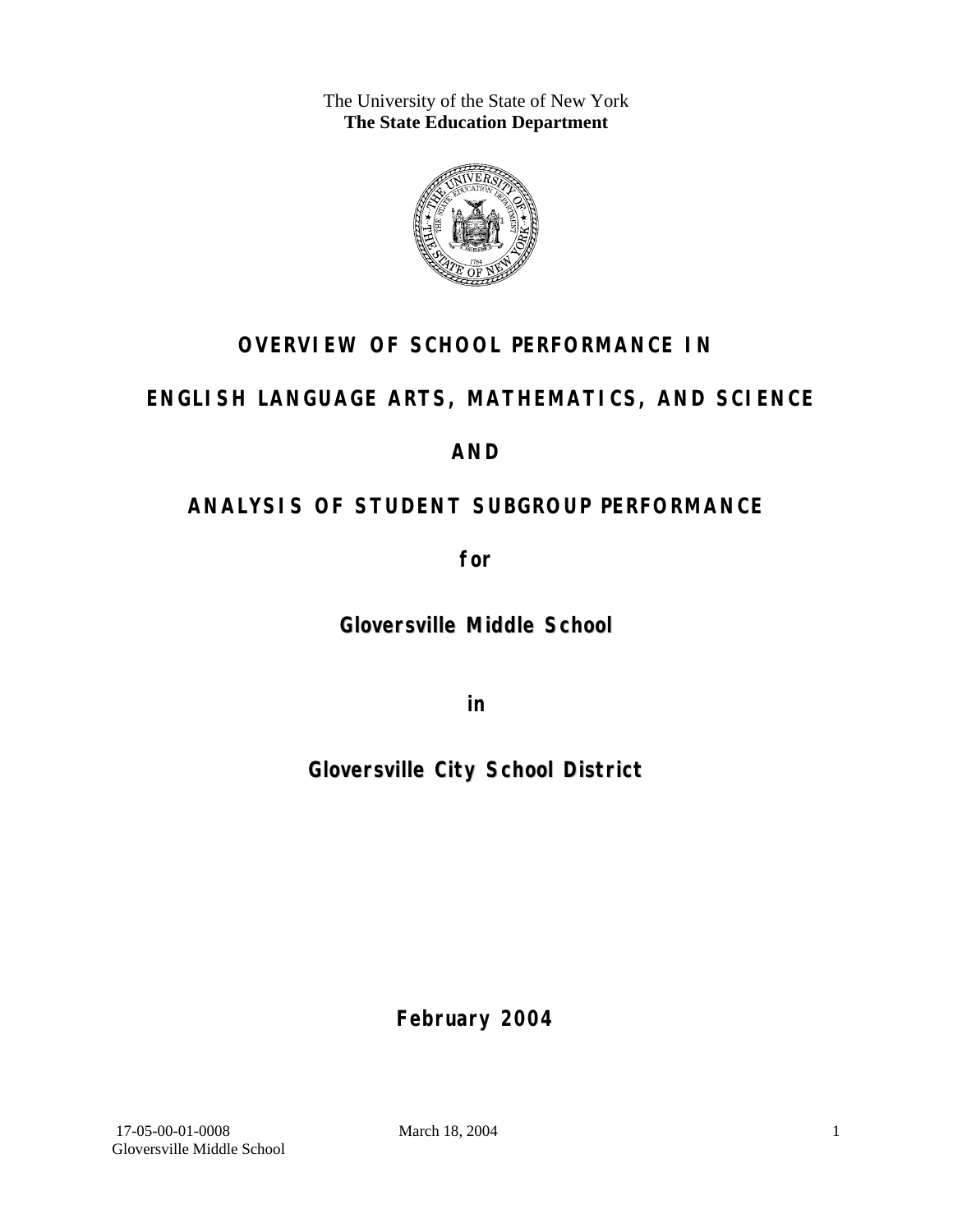### **THE UNIVERSITY OF THE STATE OF NEW YORK**

#### **Regents of The University**

| Tonawanda             |
|-----------------------|
| <b>Hollis</b>         |
| Staten Island         |
| New Rochelle          |
| Peru                  |
| Huntington            |
| <b>North Syracuse</b> |
| New York              |
| <b>Belle Harbor</b>   |
| <b>Buffalo</b>        |
| Hartsdale             |
| Albany                |
| <b>Bronx</b>          |
| New York              |
| <b>Binghamton</b>     |
| Rochester             |

#### **President of The University and Commissioner of Education**

RICHARD P. MILLS

**Deputy Commissioner for Elementary, Middle, Secondary and Continuing Education**  JAMES A. KADAMUS

#### **Coordinator, School Operations and Management Services**

CHARLES SZUBERLA

#### **Coordinator, Information and Reporting Services**

MARTHA P. MUSSER

The State Education Department does not discriminate on the basis of age, color, religion, creed, disability, marital status, veteran status, national origin, race, gender, genetic predisposition or carrier status, or sexual orientation in its educational programs, services and activities. Portions of this publication can be made available in a variety of formats, including braille, large print or audio tape, upon request. Inquiries concerning this policy of nondiscrimination should be directed to the Department's Office for Diversity, Ethics, and Access, Room 530, Education Building, Albany, NY 12234. **Requests for additional copies of this publication may be made by contacting the Publications Sales Desk, Room 309, Education Building, Albany, NY 12234.** 

Please address all correspondence about this report that is not related to data corrections to:

*School Report Card Coordinator Information and Reporting Services Team New York State Education Department Room 863 EBA 89 Washington Avenue Albany, NY 12234*  E-mail: *RPTCARD@mail.nysed.gov*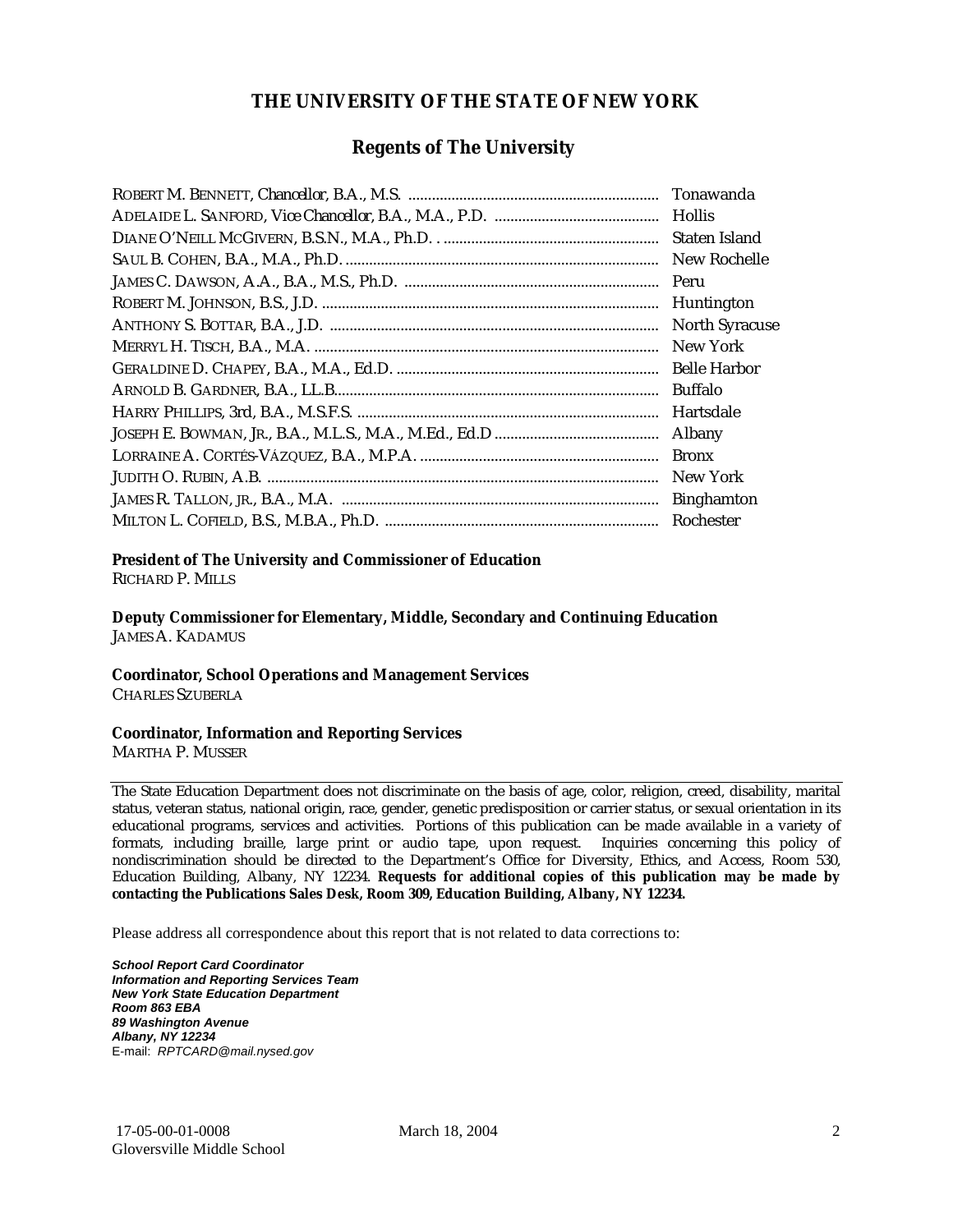The *New York State School Report Card* is an important part of the Board of Regents effort to raise learning standards for all students. It provides information to the public on student performance and other measures of school and district performance. Knowledge gained from the school report card on a school's strengths and weaknesses can be used to improve instruction and services to students.

The *New York State School Report Card* consists of three parts: the *Overview of School Performance in English Language Arts, Mathematics, and Science and Analysis of Student Subgroup Performance,* the *Comprehensive Information Report,* and the *School Accountability Report*. The *Overview and Analysis* presents performance data on measures required by the federal No Child Left Behind Act: English, mathematics, science, and graduation rate. Performance data on other State assessments can be found in the *Comprehensive Information Report*. The *School Accountability Report* provides information as to whether a school is making adequate progress toward enabling all students to achieve proficiency in English and mathematics.

State assessments are designed to help ensure that all students reach high learning standards. They show whether students are getting the foundation knowledge they need to succeed at the elementary, middle, and commencement levels and beyond. The State requires that students who are not making appropriate progress toward the standards receive academic intervention services.

In the *Overview*, performance on the elementary- and middle-level assessments in English language arts and mathematics and on the middle-level science test is reported in terms of mean scores and the percentage of students scoring at each of the four levels. These levels indicate performance on the standards from seriously deficient to advanced proficiency. Performance on the elementary-level science test is reported in terms of mean scores and the percentage of students making appropriate progress. Regents examination scores are reported in four score ranges. Scores of 65 to 100 are passing; scores of 55 to 64 earn credit toward a local diploma (with the approval of the local board of education). Though each elementary- and middle-level assessment is administered to students in a specific grade, secondary-level assessments are taken by students when they complete the coursework for the core curriculum. Therefore, the performance of students at the secondary level is measured for a student cohort rather than a group of students at a particular grade level. Students are grouped in cohorts according to the year in which they first entered grade 9.

The assessment data in the *Overview and Analysis* are for all tested students in the school, including general-education students and students with disabilities. In the *Overview*, each school's performance is compared with that of schools similar in grade level, district resources, and student needs as indicated by income and limited English proficiency (LEP) status. Each district's performance is compared with that of all public schools statewide. In the *Analysis*, performance is disaggregated by race/ethnicity, disability status, gender, LEP status, income level, and migrant status.

Explanations of terms referred to or symbols used in this part of the school report card may be found in the glossary on the last page. Further information on the school report card may be found in the guide, *Understanding Your School Report Card: February 2004*, available on the Information and Reporting Services Web site at www.emsc.nysed.gov/irts.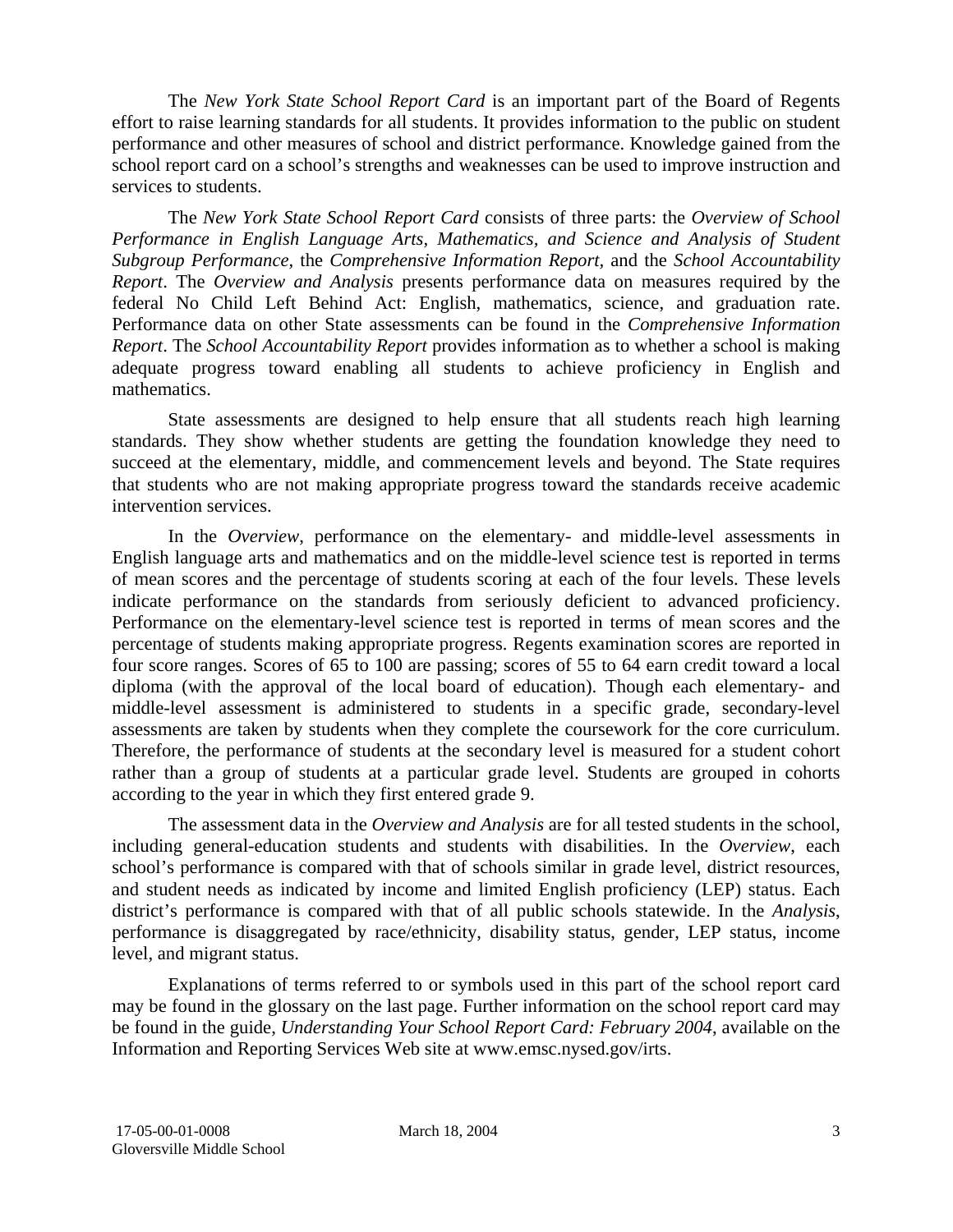# **Overview of School Performance in English Language Arts, Mathematics, and Science**

### **School Profile**

| Principal:<br>Peter Glaser |             | (518) 773-7351<br>Phone:  |
|----------------------------|-------------|---------------------------|
| <b>□ Organization</b>      | Grade Range | <b>Student Enrollment</b> |
| $2002 - 03$                | $6 - 8$     | 795                       |

| 2001–02 School District-wide Total Expenditure per Pupil | \$11,356 |
|----------------------------------------------------------|----------|
|----------------------------------------------------------|----------|

#### **2002–03 Percentage of Core Classes Taught by Highly Qualified Teachers\***

| <b>Number of Core</b><br><b>Classes</b> | <b>Percent Taught</b><br>by Highly<br>Qualified<br><b>Teachers</b> |
|-----------------------------------------|--------------------------------------------------------------------|
|                                         |                                                                    |
| 165                                     | 97%                                                                |
|                                         |                                                                    |

\*For the 2002-03 school year, SED is reporting that teachers of core classes are highly qualified if they are certified to teach those classes. However, No Child Left Behind (NCLB) imposes requirements beyond certification for some teachers to be considered highly qualified. In future years, when New York State uses the NCLB criteria for reporting, certified teachers must fulfill all NCLB requirements to be counted as highly qualified.

#### **2002–03 Percentage of Teachers with No Valid Teaching Certificate\***

| Number of<br><b>Teachers</b> | <b>Percent with No</b><br><b>Valid Teaching</b><br><b>Certificate</b> |
|------------------------------|-----------------------------------------------------------------------|
| ิ ค1                         | 2%                                                                    |

\*This count includes teachers with temporary licenses who do not have a valid permanent, provisional, or transitional teaching certificate.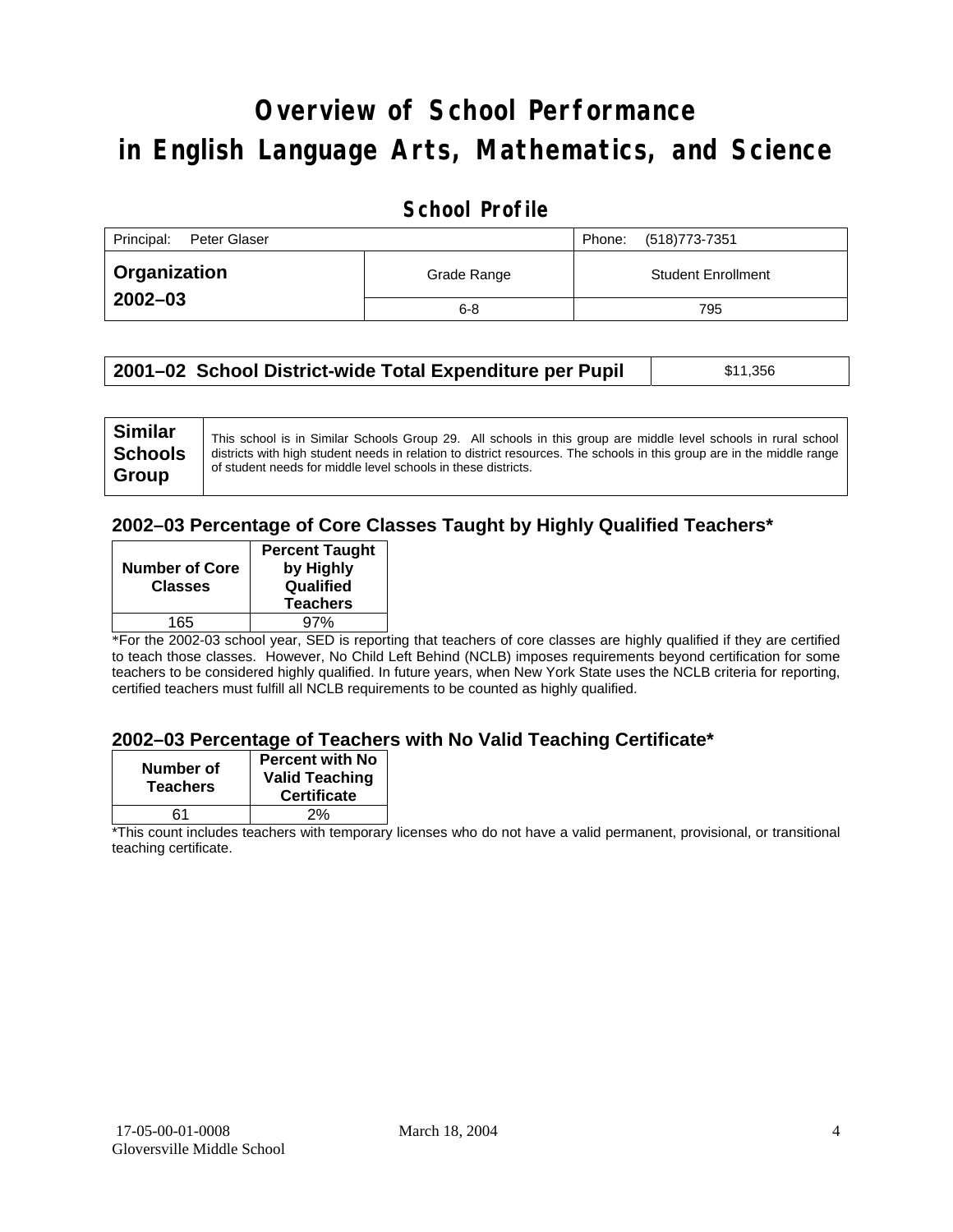### English Language Arts



| <b>Performance at</b><br><b>This School</b> | Level 1<br>527-661 | Level 2<br>662-700 | Level 3<br>701-738 | Level 4<br>739-830 | Total | <b>Mean Score</b> |
|---------------------------------------------|--------------------|--------------------|--------------------|--------------------|-------|-------------------|
| May 2001                                    | 27                 | 102                | 56                 | 10                 | 195   | 692               |
|                                             | Level 1<br>527-659 | Level 2<br>660-698 | Level 3<br>699-737 | Level 3<br>738-830 | Total |                   |
| <b>March 2002</b>                           | 15                 | 147                | 75                 | 4                  | 241   | 690               |
|                                             | Level 1<br>527-657 | Level 2<br>658-696 | Level 3<br>697-736 | Level 4<br>737-830 | Total |                   |
| January 2003                                | 29                 | 131                | 78                 | 12                 | 250   | 687               |

|         | Middle-Level English Language Arts Levels — Listening, Reading, and Writing Standards                         |  |  |
|---------|---------------------------------------------------------------------------------------------------------------|--|--|
| Level 4 | These students <b>exceed the standards</b> and are moving toward high performance on the Regents examination. |  |  |
| Level 3 | These students meet the standards and, with continued steady growth, should pass the Regents examination.     |  |  |
| Level 2 | These students need extra help to meet the standards and pass the Regents examination.                        |  |  |
| Level 1 | These students have serious academic deficiencies.                                                            |  |  |

**Performance of Limited English Proficient Students Taking the New York State English as a Second Language Achievement Test (NYSESLAT) as the Measure of English Language Arts Achievement**

| Grade 8 | Number<br>Tested | Level 1 | Level 2 | Level 3 | Level 4 |
|---------|------------------|---------|---------|---------|---------|
| 2003    |                  |         |         |         |         |

**Performance of Students with Severe Disabilities on the New York State Alternate Assessment (NYSAA) in English** 

| Grade 8     | Number<br>Tested | AA-Level 1 | AA-Level 2 | AA-Level 3 | AA-Level 4 |
|-------------|------------------|------------|------------|------------|------------|
| $2002 - 03$ |                  |            |            |            |            |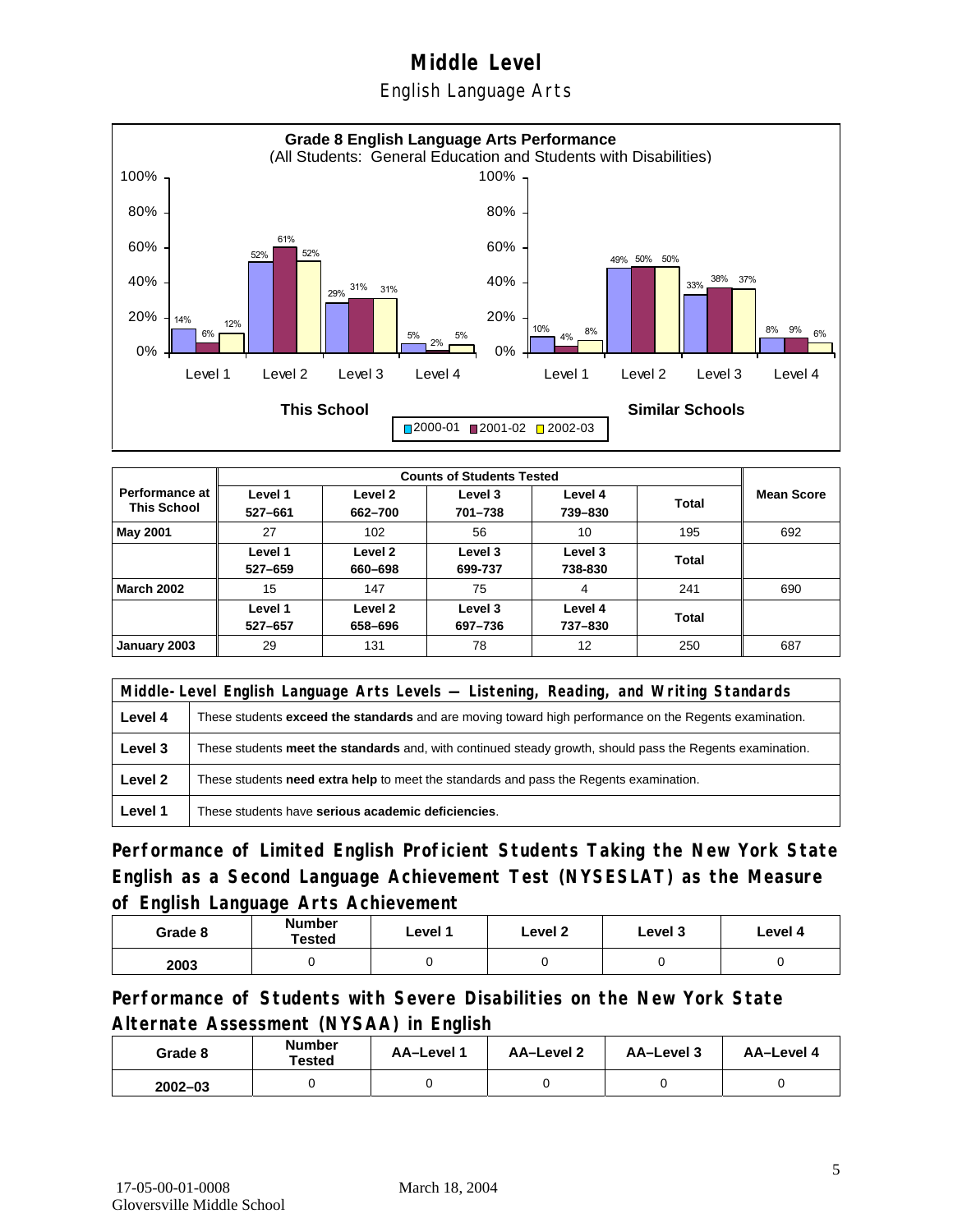#### Mathematics



| <b>Counts of Students Tested</b>     |                    |                    |                    |                    |              |                   |
|--------------------------------------|--------------------|--------------------|--------------------|--------------------|--------------|-------------------|
| Performance at<br><b>This School</b> | Level 1<br>517-680 | Level 2<br>681-715 | Level 3<br>716-759 | Level 4<br>760-882 | <b>Total</b> | <b>Mean Score</b> |
| <b>May 2001</b>                      | 35                 | 63                 | 81                 | 18                 | 197          | 712               |
| May 2002                             | 36                 | 89                 | 86                 | 19                 | 230          | 712               |
| May 2003                             | 38                 | 64                 | 119                | 26                 | 247          | 716               |

|         | Middle-Level Mathematics Levels — Knowledge, Reasoning, and Problem-Solving Standards                         |  |  |
|---------|---------------------------------------------------------------------------------------------------------------|--|--|
| Level 4 | These students <b>exceed the standards</b> and are moving toward high performance on the Regents examination. |  |  |
| Level 3 | These students meet the standards and, with continued steady growth, should pass the Regents examination.     |  |  |
| Level 2 | These students <b>need extra help</b> to meet the standards and pass the Regents examination.                 |  |  |
| Level 1 | These students have serious academic deficiencies.                                                            |  |  |

### **Performance of Students with Severe Disabilities on the New York State Alternate Assessment (NYSAA) in Mathematics**

| <b>Middle Level</b> | <b>Number</b><br>Tested | AA-Level | AA-Level 2 | AA-Level 3 | AA-Level 4 |  |
|---------------------|-------------------------|----------|------------|------------|------------|--|
| $2002 - 03$         |                         |          |            |            |            |  |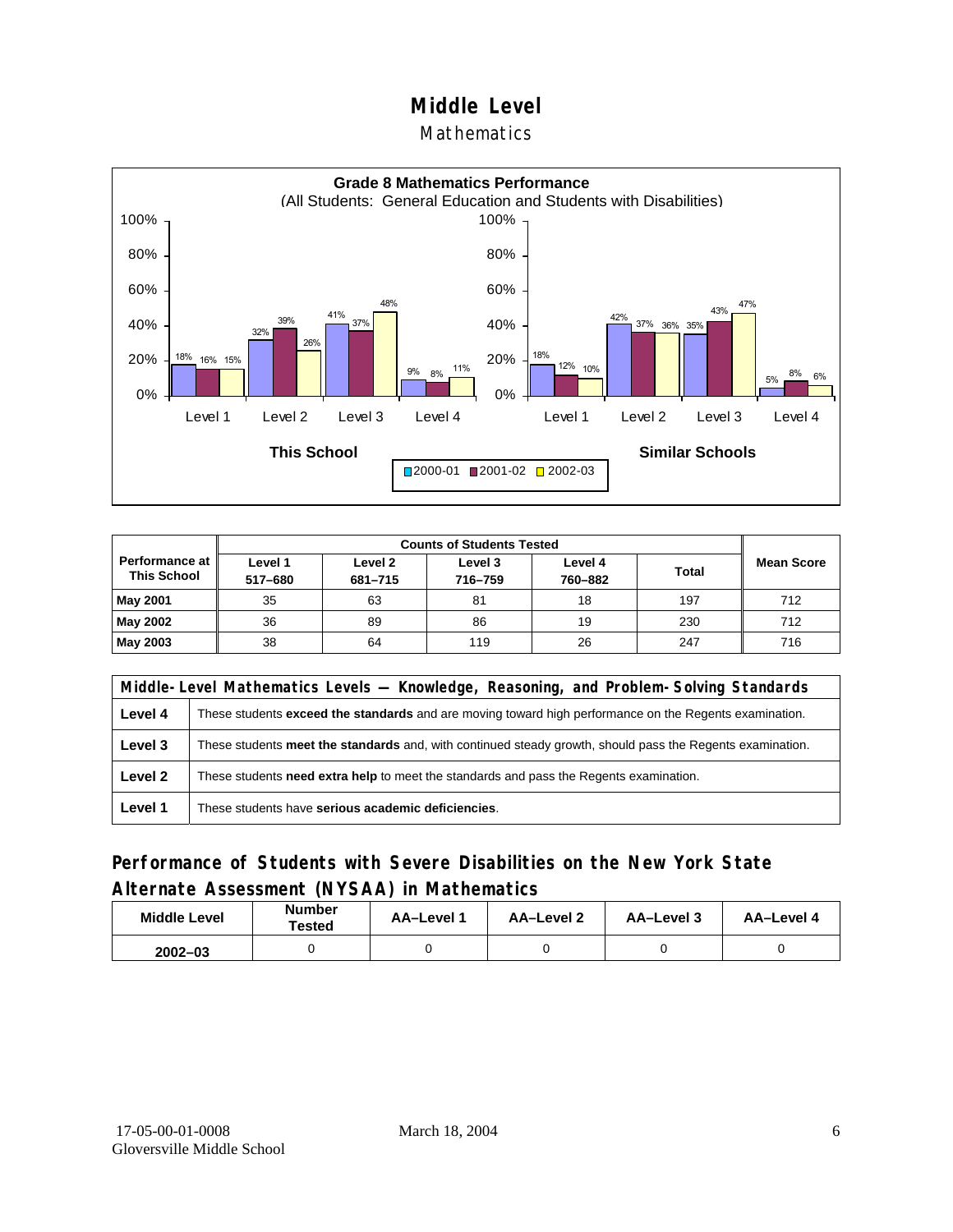#### **Science**



| <b>Performance at This School</b> |                             |         |         |         |         |       |                   |
|-----------------------------------|-----------------------------|---------|---------|---------|---------|-------|-------------------|
|                                   |                             | Level 1 | Level 2 | Level 3 | Level 4 | Total | <b>Mean Score</b> |
| <b>June 2002</b>                  | <b>Middle-Level Science</b> |         |         |         |         |       |                   |
|                                   | <b>Regents Science</b>      |         |         |         |         |       |                   |
| January/                          | <b>Middle-Level Science</b> | 18      | 44      | 131     | 55      | 248   | 72                |
| June 2003                         | <b>Regents Science</b>      |         |         |         |         |       |                   |

|         | Middle-Level Science Levels — Knowledge, Reasoning, and Problem-Solving Standards*                                                                                                                  |  |  |  |  |  |  |  |
|---------|-----------------------------------------------------------------------------------------------------------------------------------------------------------------------------------------------------|--|--|--|--|--|--|--|
| Level 4 | These students <b>exceed the standards</b> on the middle-level science test and are moving toward high performance<br>on the Regents examinations or score 85–100 on a Regents science examination. |  |  |  |  |  |  |  |
| Level 3 | These students meet the standards on the middle-level science test and, with continued steady growth, should<br>pass the Regents examinations or score 65–84 on a Regents science examination.      |  |  |  |  |  |  |  |
| Level 2 | These students need extra help to meet the standards for middle-level science and to pass the Regents<br>examinations or score 55–64 on a Regents science examination.                              |  |  |  |  |  |  |  |
| Level 1 | These students have serious academic deficiencies as evidenced in the middle-level science test or score 0–54<br>on a Regents science examination.                                                  |  |  |  |  |  |  |  |

\*Students may demonstrate proficiency in middle-level science by scoring at Level 3 or above on the middle-level science test or by scoring 65 or above on a Regents examination in science.

### **Performance of Students with Severe Disabilities on the New York State Alternate Assessment (NYSAA) in Science**

| <b>Middle-Level</b> | <b>Number</b><br>Tested | AA-Level 1 | AA-Level 2 | AA-Level 3 | AA-Level 4 |  |
|---------------------|-------------------------|------------|------------|------------|------------|--|
| $2002 - 03$         |                         |            |            |            |            |  |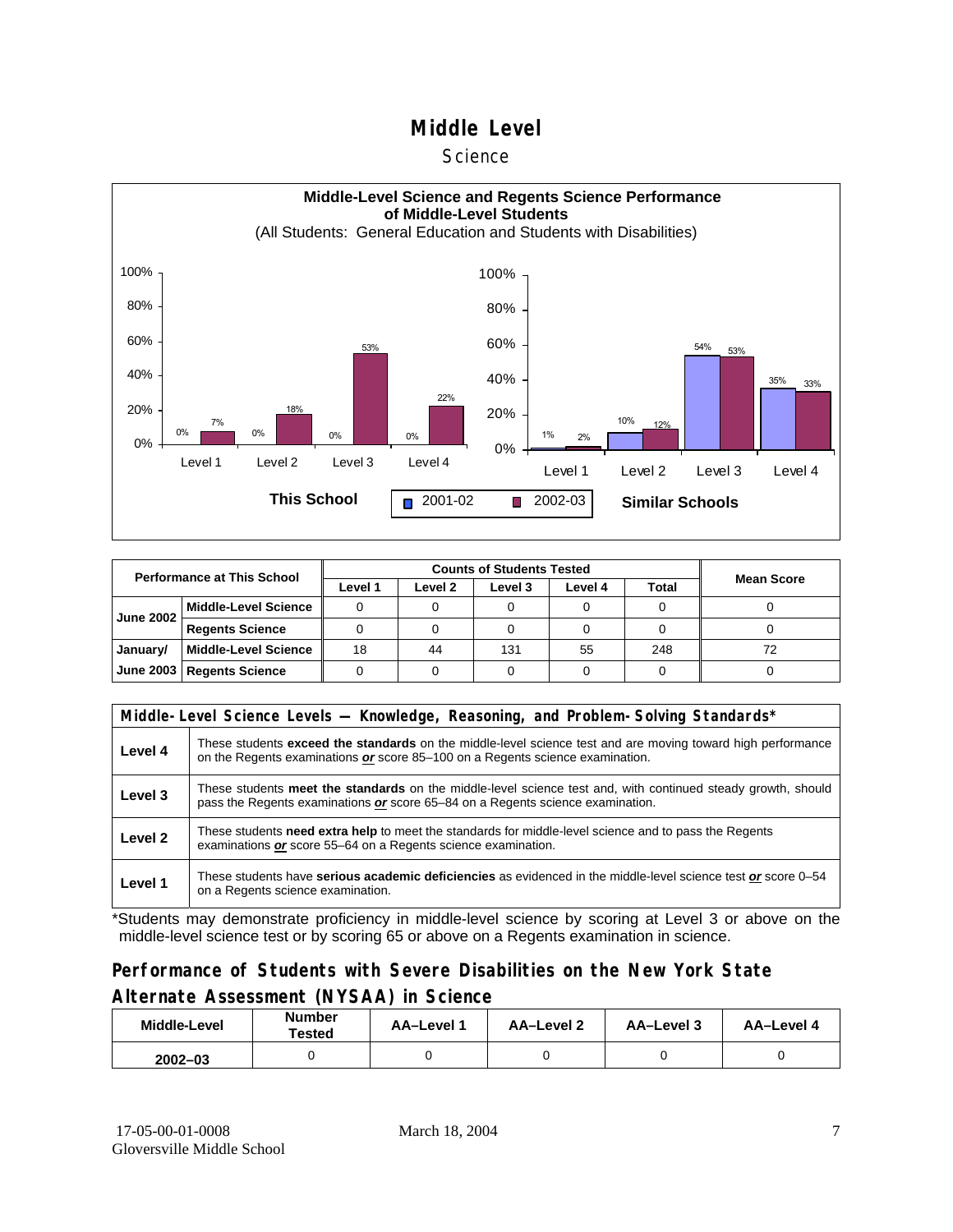# **Analysis of Student Subgroup Performance**

Historically, on State assessments the average performance of Black, Hispanic, and Native American students has been lower than that of White and Asian students. Similarly, students from lowincome families have not performed as well as those from higher income families. A high priority of the Board of Regents is to eliminate these gaps in student performance. In addition, Title I of the federal Elementary and Secondary Education Act includes explicit requirements "to ensure that students served by Title I are given the same opportunity to achieve to high standards and are held to the same high expectations as all students in each State."

This section of the school report card provides performance data for two years by racial/ethnic group, disability status, gender, English proficiency status, income level, and migrant status. The purpose of the student subgroup analyses is to determine if students who perform below the standards in any school tend to fall into particular groups, such as minority students, limited English proficient students, or economically disadvantaged students. If these analyses provide evidence that students in one of the groups achieve at a lower level than other students, the school and community should examine the reasons for this lower performance and make necessary changes in curriculum, instruction, and student support services to remedy these performance gaps. If your school did not report data for the 2002-03 school year for a subject and grade, a table showing data for subgroups in that subject and grade will not be included in the *Analysis*.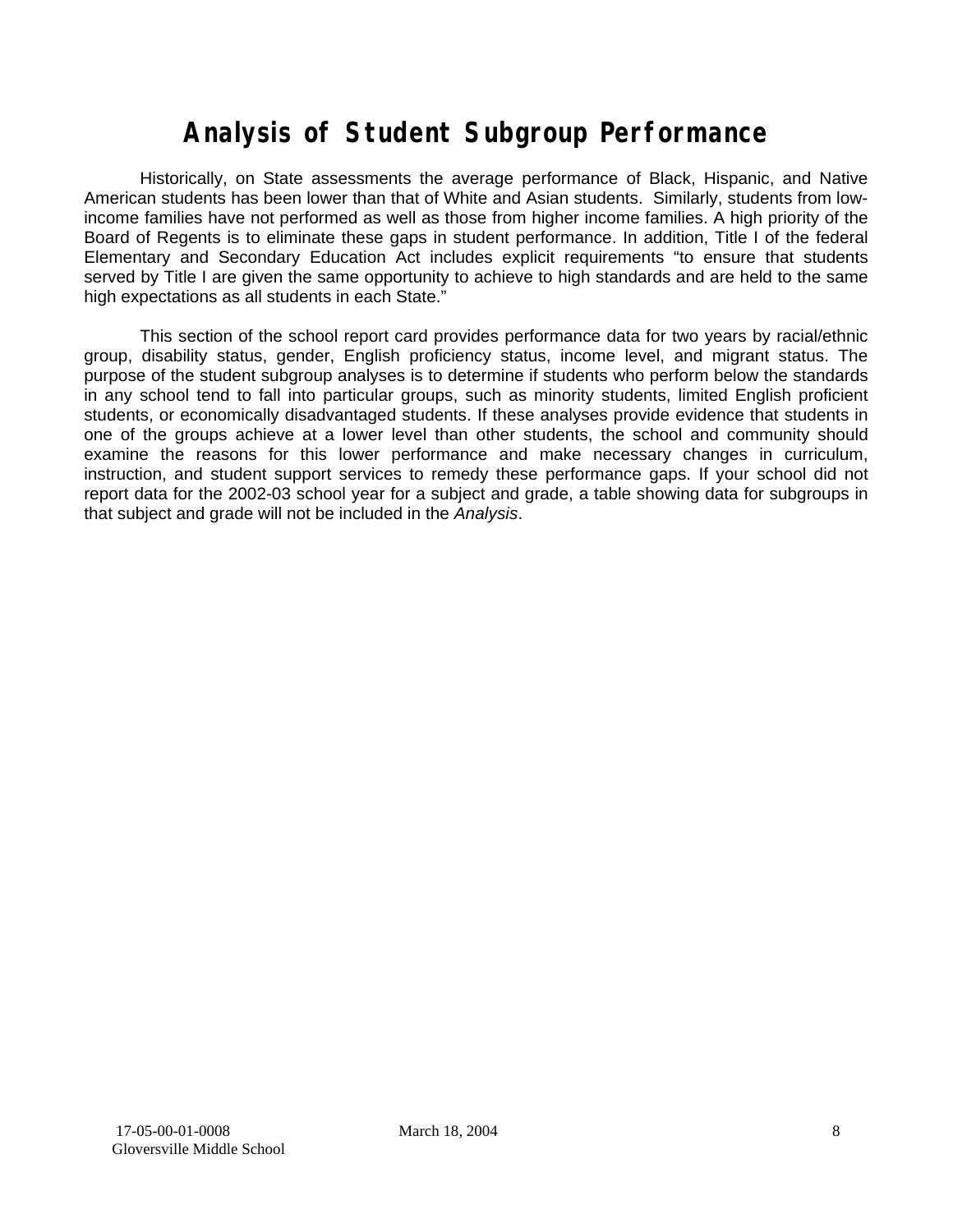### English Language Arts

|                                              |                |             | ັ<br>$2001 - 02$                                                  |    | $2002 - 03$   |                                                                   |         |             |  |
|----------------------------------------------|----------------|-------------|-------------------------------------------------------------------|----|---------------|-------------------------------------------------------------------|---------|-------------|--|
| <b>Student Subgroup</b>                      | <b>Tested</b>  |             | <b>Percentages of Tested</b><br><b>Students Scoring at Levels</b> |    | <b>Tested</b> | <b>Percentages of Tested</b><br><b>Students Scoring at Levels</b> |         |             |  |
|                                              |                | $2 - 4$     | $3 - 4$                                                           | 4  |               | $2 - 4$                                                           | $3 - 4$ | 4           |  |
| <b>Results by Race/Ethnicity</b>             |                |             |                                                                   |    |               |                                                                   |         |             |  |
| American Indian/Alaskan Native               | $\mathbf{1}$   | $\mathbf s$ | $\mathbf s$                                                       | s  | $\mathbf 0$   | 0%                                                                | 0%      | 0%          |  |
| <b>Black</b>                                 | $\overline{7}$ | 71%         | 0%                                                                | 0% | 7             | 86%                                                               | 57%     | 0%          |  |
| Hispanic                                     | 4              | s           | s                                                                 | s  | 3             | s                                                                 | s       | s           |  |
| Asian or Pacific Islander                    | 1              | s           | s                                                                 | s  | 3             | s                                                                 | s       | $\mathbf s$ |  |
| White                                        | 227            | 95%         | 33%                                                               | 2% | 237           | 89%                                                               | 36%     | 5%          |  |
| Total                                        | 241            | 94%         | 33%                                                               | 2% | 250           | 88%                                                               | 36%     | 5%          |  |
| Small Group Totals (s)                       | 6              | 83%         | 50%                                                               | 0% | 6             | 83%                                                               | 17%     | 0%          |  |
| <b>Results by Disability Status</b>          |                |             |                                                                   |    |               |                                                                   |         |             |  |
| General-education students                   | 192            | 97%         | 41%                                                               | 2% | 212           | 93%                                                               | 40%     | 6%          |  |
| Students with disabilities                   | 49             | 82%         | 2%                                                                | 0% | 38            | 63%                                                               | 13%     | 0%          |  |
| Total                                        | 241            | 94%         | 33%                                                               | 2% | 250           | 88%                                                               | 36%     | 5%          |  |
| <b>Results by Gender</b>                     |                |             |                                                                   |    |               |                                                                   |         |             |  |
| Female                                       | 111            | 94%         | 34%                                                               | 3% | 115           | 90%                                                               | 39%     | 4%          |  |
| Male                                         | 130            | 94%         | 32%                                                               | 1% | 135           | 87%                                                               | 33%     | 5%          |  |
| Total                                        | 241            | 94%         | 33%                                                               | 2% | 250           | 88%                                                               | 36%     | 5%          |  |
| <b>Results by English Proficiency Status</b> |                |             |                                                                   |    |               |                                                                   |         |             |  |
| English proficient                           | 241            | 94%         | 33%                                                               | 2% | 250           | 88%                                                               | 36%     | 5%          |  |
| Limited English proficient                   | $\mathbf 0$    | 0%          | 0%                                                                | 0% | $\Omega$      | 0%                                                                | 0%      | 0%          |  |
| Total                                        | 241            | 94%         | 33%                                                               | 2% | 250           | 88%                                                               | 36%     | 5%          |  |
| <b>Results by Income Level</b>               |                |             |                                                                   |    |               |                                                                   |         |             |  |
| Economically disadvantaged                   | 0              | 0%          | 0%                                                                | 0% | 4             | s                                                                 | s       | $\mathbf s$ |  |
| Not disadvantaged                            | 241            | 94%         | 33%                                                               | 2% | 246           | s                                                                 | s       | $\mathbf s$ |  |
| Total                                        | 241            | 94%         | 33%                                                               | 2% | 250           | 88%                                                               | 36%     | 5%          |  |
| <b>Results by Migrant Status</b>             |                |             |                                                                   |    |               |                                                                   |         |             |  |
| Migrant family                               | $\mathbf 0$    | 0%          | 0%                                                                | 0% | 0             | 0%                                                                | 0%      | 0%          |  |
| Not migrant family                           | 241            | 94%         | 33%                                                               | 2% | 250           | 88%                                                               | 36%     | 5%          |  |
| Total                                        | 241            | 94%         | 33%                                                               | 2% | 250           | 88%                                                               | 36%     | 5%          |  |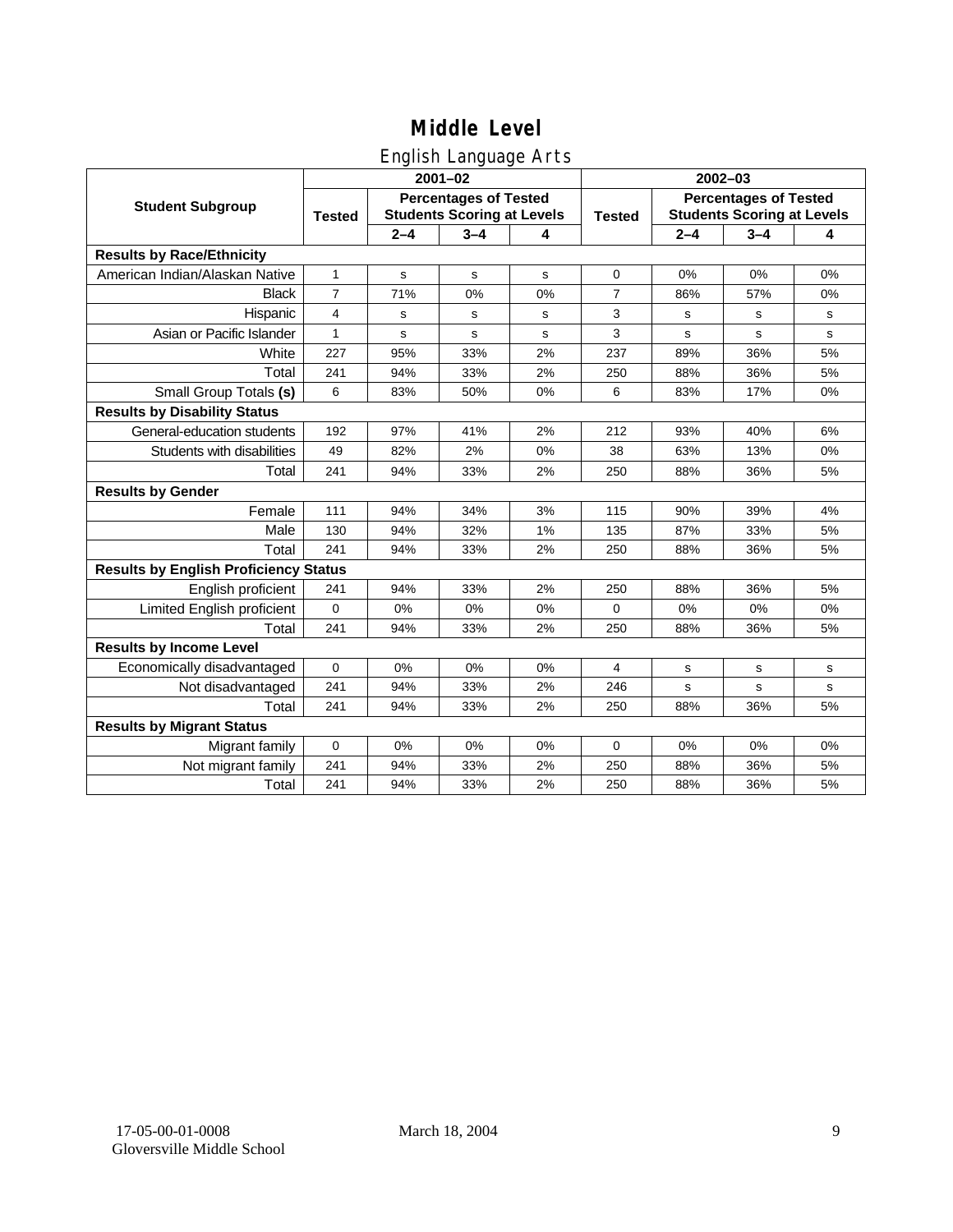### Mathematics

|                                              |                |         | $2001 - 02$                                                       |     | $2002 - 03$    |                                                                   |         |     |  |
|----------------------------------------------|----------------|---------|-------------------------------------------------------------------|-----|----------------|-------------------------------------------------------------------|---------|-----|--|
| <b>Student Subgroup</b>                      | <b>Tested</b>  |         | <b>Percentages of Tested</b><br><b>Students Scoring at Levels</b> |     |                | <b>Percentages of Tested</b><br><b>Students Scoring at Levels</b> |         |     |  |
|                                              |                | $2 - 4$ | $3 - 4$                                                           | 4   |                | $2 - 4$                                                           | $3 - 4$ | 4   |  |
| <b>Results by Race/Ethnicity</b>             |                |         |                                                                   |     |                |                                                                   |         |     |  |
| American Indian/Alaskan Native               | 1              | s       | s                                                                 | s   | $\Omega$       | 0%                                                                | 0%      | 0%  |  |
| <b>Black</b>                                 | 5              | 60%     | 0%                                                                | 0%  | $\overline{7}$ | 100%                                                              | 71%     | 0%  |  |
| Hispanic                                     | 5              | s       | s                                                                 | s   | 3              | s                                                                 | s       | s   |  |
| Asian or Pacific Islander                    | 1              | s       | s                                                                 | s   | 3              | s                                                                 | s       | s   |  |
| White                                        | 217            | 85%     | 47%                                                               | 9%  | 234            | 85%                                                               | 59%     | 11% |  |
| Total                                        | 230            | 84%     | 46%                                                               | 8%  | 247            | 85%                                                               | 59%     | 11% |  |
| Small Group Totals (s)                       | $\overline{7}$ | 71%     | 29%                                                               | 0%  | 6              | 67%                                                               | 50%     | 17% |  |
| <b>Results by Disability Status</b>          |                |         |                                                                   |     |                |                                                                   |         |     |  |
| General-education students                   | 189            | 90%     | 54%                                                               | 10% | 202            | 93%                                                               | 67%     | 12% |  |
| Students with disabilities                   | 41             | 56%     | 7%                                                                | 0%  | 45             | 49%                                                               | 22%     | 2%  |  |
| Total                                        | 230            | 84%     | 46%                                                               | 8%  | 247            | 85%                                                               | 59%     | 11% |  |
| <b>Results by Gender</b>                     |                |         |                                                                   |     |                |                                                                   |         |     |  |
| Female                                       | 108            | 80%     | 40%                                                               | 7%  | 114            | 85%                                                               | 60%     | 7%  |  |
| Male                                         | 122            | 89%     | 51%                                                               | 9%  | 133            | 84%                                                               | 58%     | 14% |  |
| Total                                        | 230            | 84%     | 46%                                                               | 8%  | 247            | 85%                                                               | 59%     | 11% |  |
| <b>Results by English Proficiency Status</b> |                |         |                                                                   |     |                |                                                                   |         |     |  |
| English proficient                           | 229            | s       | s                                                                 | s   | 247            | 85%                                                               | 59%     | 11% |  |
| Limited English proficient                   | $\mathbf{1}$   | s       | s                                                                 | S   | $\Omega$       | 0%                                                                | 0%      | 0%  |  |
| Total                                        | 230            | 84%     | 46%                                                               | 8%  | 247            | 85%                                                               | 59%     | 11% |  |
| <b>Results by Income Level</b>               |                |         |                                                                   |     |                |                                                                   |         |     |  |
| Economically disadvantaged                   | $\overline{2}$ | s       | s                                                                 | s   | $\overline{7}$ | 57%                                                               | 14%     | 0%  |  |
| Not disadvantaged                            | 228            | s       | s                                                                 | s   | 240            | 85%                                                               | 60%     | 11% |  |
| Total                                        | 230            | 84%     | 46%                                                               | 8%  | 247            | 85%                                                               | 59%     | 11% |  |
| <b>Results by Migrant Status</b>             |                |         |                                                                   |     |                |                                                                   |         |     |  |
| Migrant family                               | 0              | 0%      | 0%                                                                | 0%  | $\Omega$       | 0%                                                                | 0%      | 0%  |  |
| Not migrant family                           | 230            | 84%     | 46%                                                               | 8%  | 247            | 85%                                                               | 59%     | 11% |  |
| Total                                        | 230            | 84%     | 46%                                                               | 8%  | 247            | 85%                                                               | 59%     | 11% |  |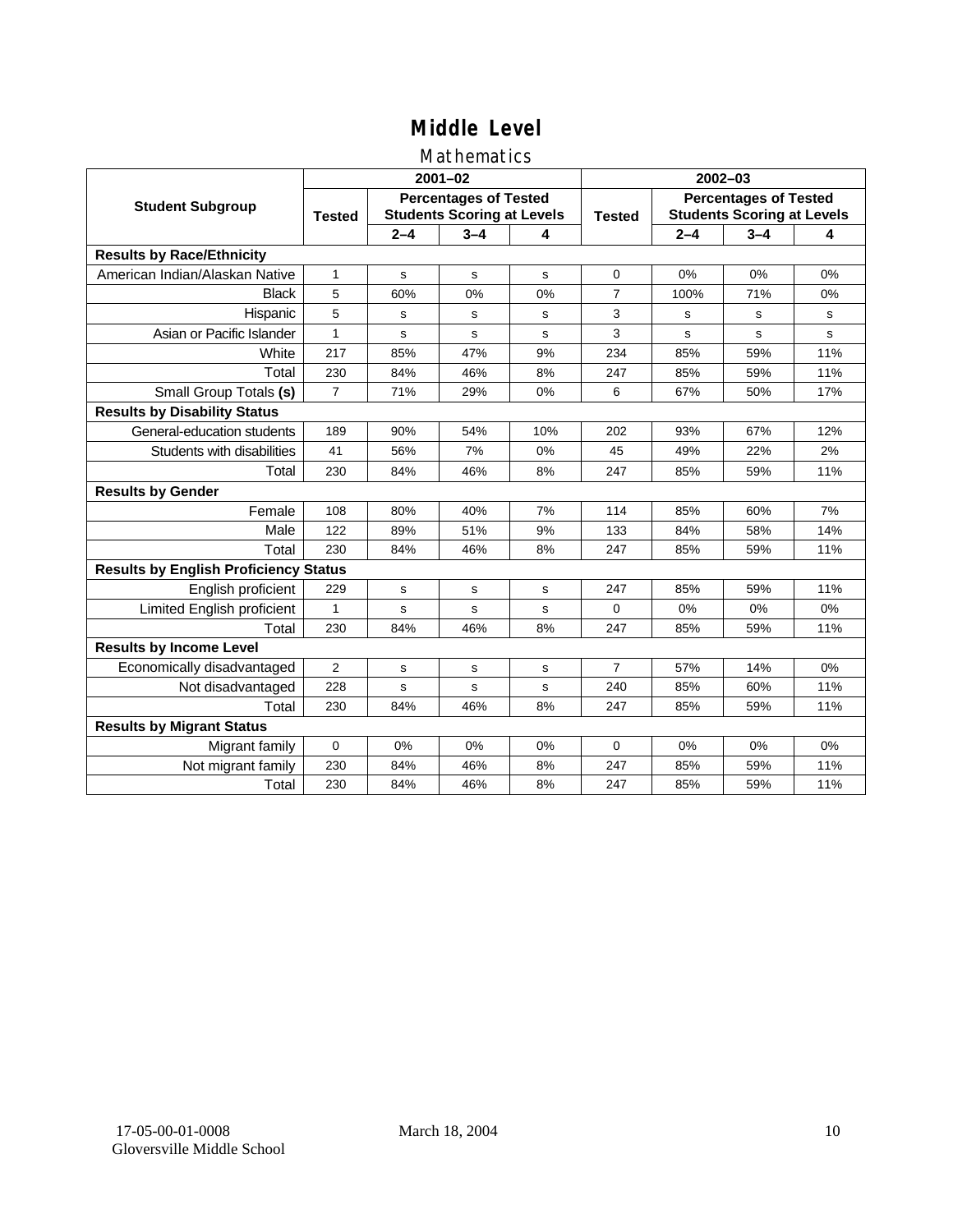#### Science

|                                              |               |                                                                   | $2001 - 02$ |             | $2002 - 03$   |                                                                   |         |     |
|----------------------------------------------|---------------|-------------------------------------------------------------------|-------------|-------------|---------------|-------------------------------------------------------------------|---------|-----|
| <b>Student Subgroup</b>                      | <b>Tested</b> | <b>Percentages of Tested</b><br><b>Students Scoring at Levels</b> |             |             | <b>Tested</b> | <b>Percentages of Tested</b><br><b>Students Scoring at Levels</b> |         |     |
|                                              |               | $2 - 4$                                                           | $3 - 4$     | 4           |               | $2 - 4$                                                           | $3 - 4$ | 4   |
| <b>Results by Race/Ethnicity</b>             |               |                                                                   |             |             |               |                                                                   |         |     |
| American Indian/Alaskan Native               | 0             | 0%                                                                | 0%          | 0%          | $\Omega$      | 0%                                                                | 0%      | 0%  |
| <b>Black</b>                                 | 0             | 0%                                                                | 0%          | 0%          | 6             | 100%                                                              | 67%     | 0%  |
| Hispanic                                     | 0             | 0%                                                                | 0%          | 0%          | 3             | s                                                                 | s       | s   |
| Asian or Pacific Islander                    | $\Omega$      | 0%                                                                | 0%          | $0\%$       | 3             | s                                                                 | s       | s   |
| White                                        | 0             | 0%                                                                | 0%          | $0\%$       | 236           | 93%                                                               | 75%     | 23% |
| Total                                        | $\Omega$      | 0%                                                                | 0%          | 0%          | 248           | 93%                                                               | 75%     | 22% |
| Small Group Totals (s)                       | 0             | 0%                                                                | 0%          | 0%          | 6             | 83%                                                               | 67%     | 0%  |
| <b>Results by Disability Status</b>          |               |                                                                   |             |             |               |                                                                   |         |     |
| General-education students                   | 0             | s                                                                 | s           | $\mathbf s$ | 210           | 95%                                                               | 80%     | 25% |
| Students with disabilities                   | 0             | s                                                                 | s           | $\mathbf s$ | 38            | 79%                                                               | 47%     | 8%  |
| Total                                        | 0             | 0%                                                                | 0%          | 0%          | 248           | 93%                                                               | 75%     | 22% |
| <b>Results by Gender</b>                     |               |                                                                   |             |             |               |                                                                   |         |     |
| Female                                       | 0             | s                                                                 | s           | s           | 114           | 93%                                                               | 72%     | 19% |
| Male                                         | 0             | $\mathbf s$                                                       | s           | $\mathbf s$ | 134           | 93%                                                               | 78%     | 25% |
| Total                                        | $\Omega$      | 0%                                                                | 0%          | 0%          | 248           | 93%                                                               | 75%     | 22% |
| <b>Results by English Proficiency Status</b> |               |                                                                   |             |             |               |                                                                   |         |     |
| English proficient                           | 0             | s                                                                 | s           | ${\bf s}$   | 248           | 93%                                                               | 75%     | 22% |
| Limited English proficient                   | 0             | s                                                                 | s           | s           | 0             | 0%                                                                | 0%      | 0%  |
| Total                                        | $\Omega$      | 0%                                                                | 0%          | 0%          | 248           | 93%                                                               | 75%     | 22% |
| <b>Results by Income Level</b>               |               |                                                                   |             |             |               |                                                                   |         |     |
| Economically disadvantaged                   | 0             | s                                                                 | s           | s           | 3             | s                                                                 | s       | s   |
| Not disadvantaged                            | 0             | s                                                                 | s           | s           | 245           | s                                                                 | s       | s   |
| Total                                        | 0             | 0%                                                                | 0%          | 0%          | 248           | 93%                                                               | 75%     | 22% |
| <b>Results by Migrant Status</b>             |               |                                                                   |             |             |               |                                                                   |         |     |
| Migrant family                               | 0             | s                                                                 | s           | s           | 0             | $0\%$                                                             | 0%      | 0%  |
| Not migrant family                           | 0             | $\mathbf s$                                                       | $\mathbf s$ | $\mathbf s$ | 248           | 93%                                                               | 75%     | 22% |
| Total                                        | 0             | 0%                                                                | 0%          | 0%          | 248           | 93%                                                               | 75%     | 22% |